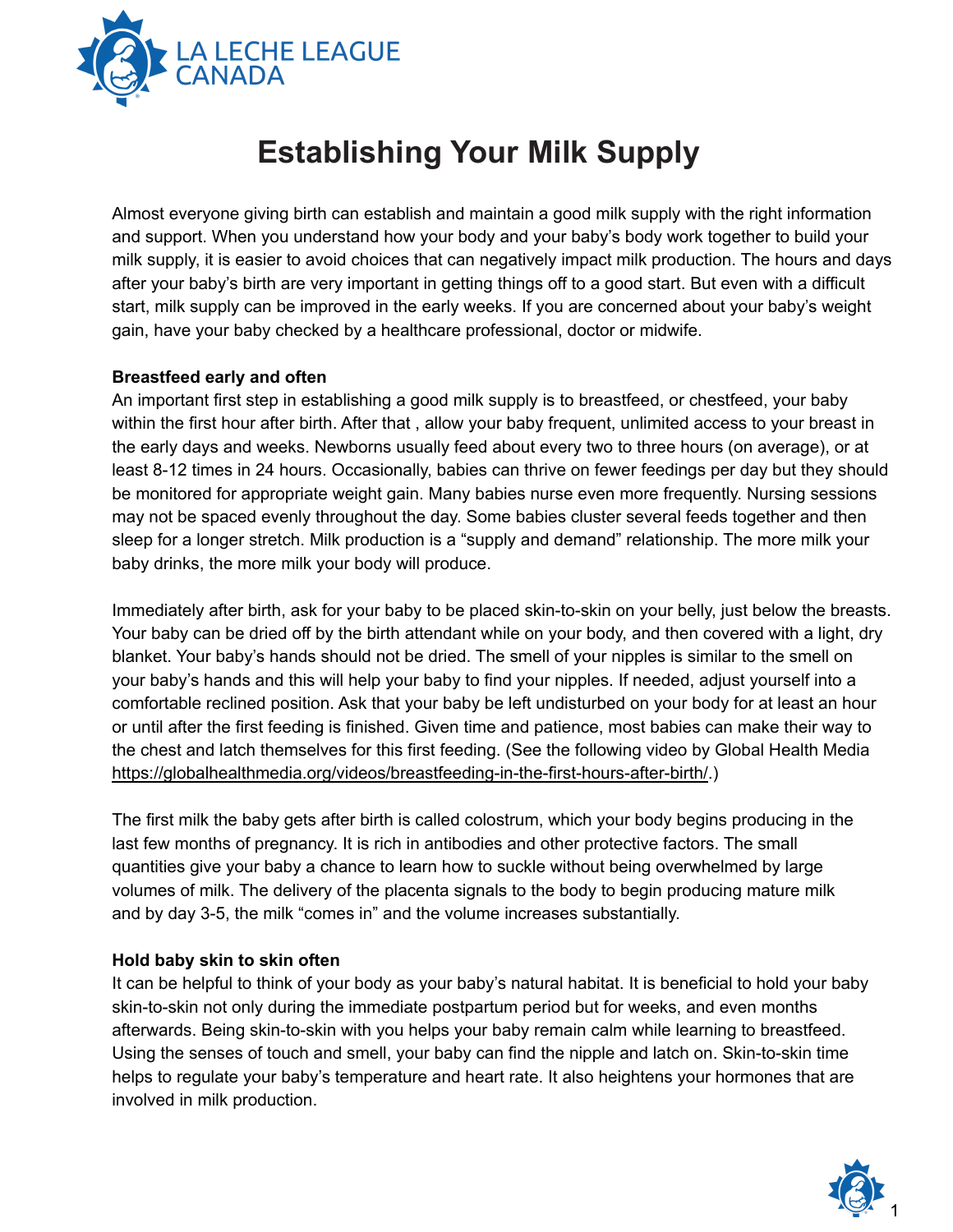# **Ensure latch and sucking are effective**

With a good latch your baby takes a large mouthful of breast which gently stretches your nipple to the soft part of your baby's palate. When this happens, your baby is able to effectively remove the milk. This ensures that your baby gets plenty of milk and your body gets the message to keep making more milk. A deep latch also prevents the nipple from being pinched by the tongue and the hard palate. A shallow latch often results in sore nipples. Please see "Position and Latch" for more information on achieving a comfortable latch. In a small percentage of babies the tongue is restricted because of a tight frenulum or tongue tie. Because of this the baby may not be able to pull the nipple deeply into the mouth. If the latch is still painful even after trying to improve it, you are encouraged to seek the help of a professional International Board Certified Lactation Consultant (IBCLC). Then, if necessary, you may want to consult with a healthcare professional who specializes in diagnosing and treating tongue ties.

It is important to note the difference between "drinking" and "sucking". Swallowing is a sign that your baby is drinking the milk. Your baby's chin will move up and down when sucking but when there is a mouthful of milk your baby's chin will drop with a longer "pause" in order to swallow. You may hear a "kah" sound as the baby breathes out after a swallow. If swallowing slows down, you can gently squeeze or compress your breast with your whole hand when your baby starts sucking. This will increase milk flow and encourage your baby to keep drinking. Your baby may want to continue sucking for comfort as the milk flow slows down. This can be very pleasant for both baby and mother.

# **Feed when baby shows signs of hunger**

Every baby is unique and so it is important to watch your baby to know when it's time to feed. Feeding when your baby shows signs of hunger is called "cue-based feeding". Some cues that your baby is hungry are: restlessness, rooting (head turning towards your chest), head bobbing on your chest, mouthing hands and licking lips. Crying is a late hunger cue. If you wait until your baby is hungry you may find that your baby is too upset to be able to latch effectively. In the early days it is common for babies to latch and pop off several times until the milk starts flowing. Eventually your baby will learn to latch once, suck and wait for the milk to flow. You also will begin to recognize patterns in your nursing sessions as you get to know your baby. When you respond to your baby's cues, your body gets the message to make the amount of milk that your baby needs. And your baby learns to trust that their needs will be met.

# **Sleepy baby**

If your baby regularly sleeps more than three hours between feedings and is not gaining well, he may need to be awakened for feedings around every two hours during the day until your milk supply is well established. While your baby is sleeping, watch for movement. This is a sign of light sleep. You can wake your baby more easily from a light sleep than from a deep sleep. Gentle ways to wake your baby are:

- holding your baby skin-to-skin,
- Unwrapping or undressing your baby,
- holding your baby upright,
- moving your baby's arms and legs or rubbing his feet,
- dimming the lights,

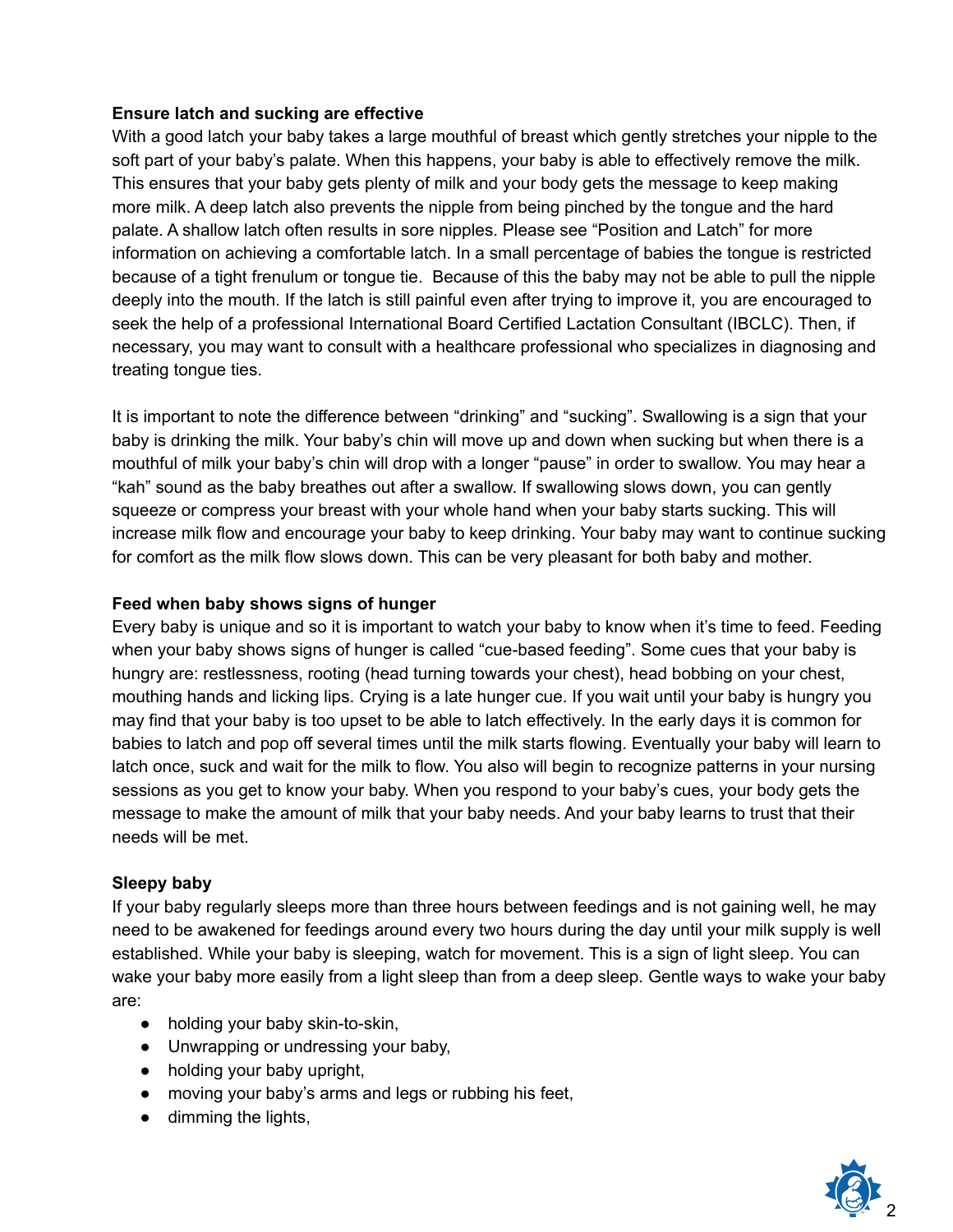- wiping baby's face with a damp cloth,
- talking to your baby
- putting a few drops of colostrum into his mouth to taste,
- using the laid-back position to encourage him to latch. (See Position and Latch)

# **Offer both breasts at each feeding**

It is important to offer both breasts at each feeding, especially in the early days in order to ensure a plentiful milk supply. Let your baby stay on the first breast as long as you see active sucking and swallowing. When the sucking slows down, your baby may come off the breast or you can release the latch. This is often a good time to do a diaper change or gently place your baby upright on your chest to encourage a burp. At this point offer the second breast. Most babies will take some milk from the second side and some will take a lot. Occasionally, your baby may not want any at all. This is sometimes described as "the first side is the main course and the second side is dessert." At the next feeding, offer this second breast first.

# **Demand and supply**

The more milk your baby drinks, the more milk your body will make. This is why it is so important to follow the tips above to ensure a plentiful milk supply. But it is important to know that supply and demand can work in reverse as well. If supplemental formula is introduced, your body will not get the message to make that amount of milk the next day. This will lead to a decrease in your supply. If you need to supplement with formula, it is important to express milk from your breasts, by hand or with a breast pump, to stimulate your body to produce more milk the next day. You may not get much milk when you do this, but your body will still get the message to make more milk.

Milk supply can also decrease if you try to space your baby's feedings farther apart than your baby wants. It's helpful to let your baby decide when to go longer between feedings. This often happens around 2-3 months of age. Your baby may go longer between feedings and spend less time at the breast. This is because they are able to remove the milk much faster than they used to. If your baby continues to gain well and then your body is making what your baby needs. If your baby is not gaining well, consult an International Board Certified Lactation Consultant (IBCLC) for information and support.

# **Use of a soother/pacifier/dummy**

Most breastfed babies don't require a soother because they naturally get enough comfort sucking at the breast. Soothers were invented for bottle fed babies because, when full, they may need more time to suckle. During breastfeeding, suckling happens naturally because the milk flows more slowly at the end of a feeding. This gives the baby time to suckle for comfort and not get a lot of milk. Hunger and sucking needs are both met by breastfeeding.

If you use a pacifier in the early days and weeks, you may miss your baby's cues to feed. This may delay the next feeding, or your baby may completely miss the next feeding. This could affect milk production and baby's weight gain.

If you find that you want to use a soother, it is best to wait for at least a month before introducing it. Giving babies soothers or bottles before they have learned how to breastfeed can be confusing for